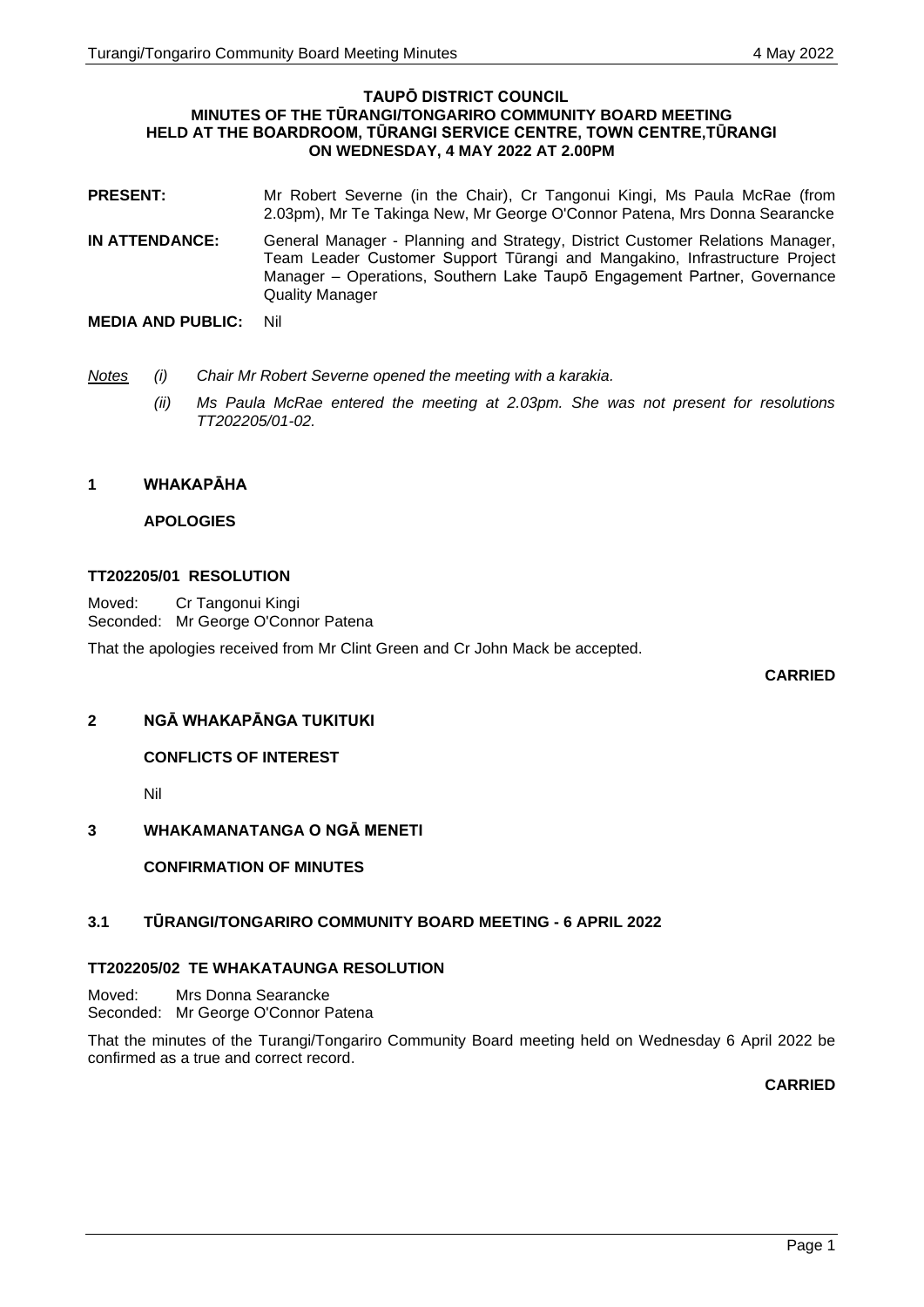# **4 NGĀ RIPOATA**

# **REPORTS**

#### **4.1 MONTHLY UPDATE - TŪRANGI REVITALISATION (KERB AND CHANNEL) PROJECT**

*Ms Paula McRae joined the meeting at this point (2.03pm).*

Further to the report provided, the Infrastructure Project Manager – Operations advised that from the beginning of the following week replanting to bigger trees would commence in Te Iwiheke, Maria and Mawake Places.

In response to Service Requests received, the stump to a fallen tree in Patikura Place would be removed. The owner of a motel near Raukura Street asked for additional concrete work on their driveway but was advised this was out of scope of the project and given contact details of the construction company.

Following questions by members, the Infrastructure Project Manager – Operations confirmed the following:

- Some of the berms, including those on Mawake Place would be mowed. A lot of weeds have been removed by spraying and those berms which haven't taken would be re-seeded, and kept watered.
- Let downs on Mawake Place had been quoted and approved so would be completed in the near future.
- The Principal of Te Kura o Hirangi had been informed of the work taking place in Mawake Place and supports it.
- The project was currently tracking within budget.

Timing of the remaining packages was confirmed as follows:

| Package      | Scheduled to finish (month, year) |
|--------------|-----------------------------------|
| <b>Three</b> | October 2022                      |
| Four         | May 2023                          |
| <b>Five</b>  | December 2023                     |

# **TT202205/03 TE WHAKATAUNGA RESOLUTION**

Moved: Mr Te Takinga New Seconded: Mrs Donna Searancke

That the Turangi/Tongariro Community Board receives the information on the Turangi Revitalisation Project as presented on 4 May 2022.

# **CARRIED**

# **4.2 MONTHLY UPDATE - TŪRANGI CUSTOMER RELATIONS**

#### **Visitor Numbers**

The Team Leader Customer Support Tūrangi and Mangakino confirmed that the information provided on the report was for April 2022. Omicron affected service levels in the district in April but Tūrangi was able to remain open. Foot traffic had increased due to school holidays and the international borders opening.

There was a good response to the whio blue duck walk with lots of families asking for the forms to complete from the i-Site Tūrangi.

#### **State Highway 1 Underpass Light**

The Team Leader Customer Support Tūrangi and Mangakino advised that Council had been in contact with Waka Kotahi regarding the lighting in the State Highway 1 underpass. The Contact Centre had been advised that the light was not working and Council were lodging Service Requests to record complaints to provide to Waka Kotahi. Members expressed concern that the community had not been kept informed of progress and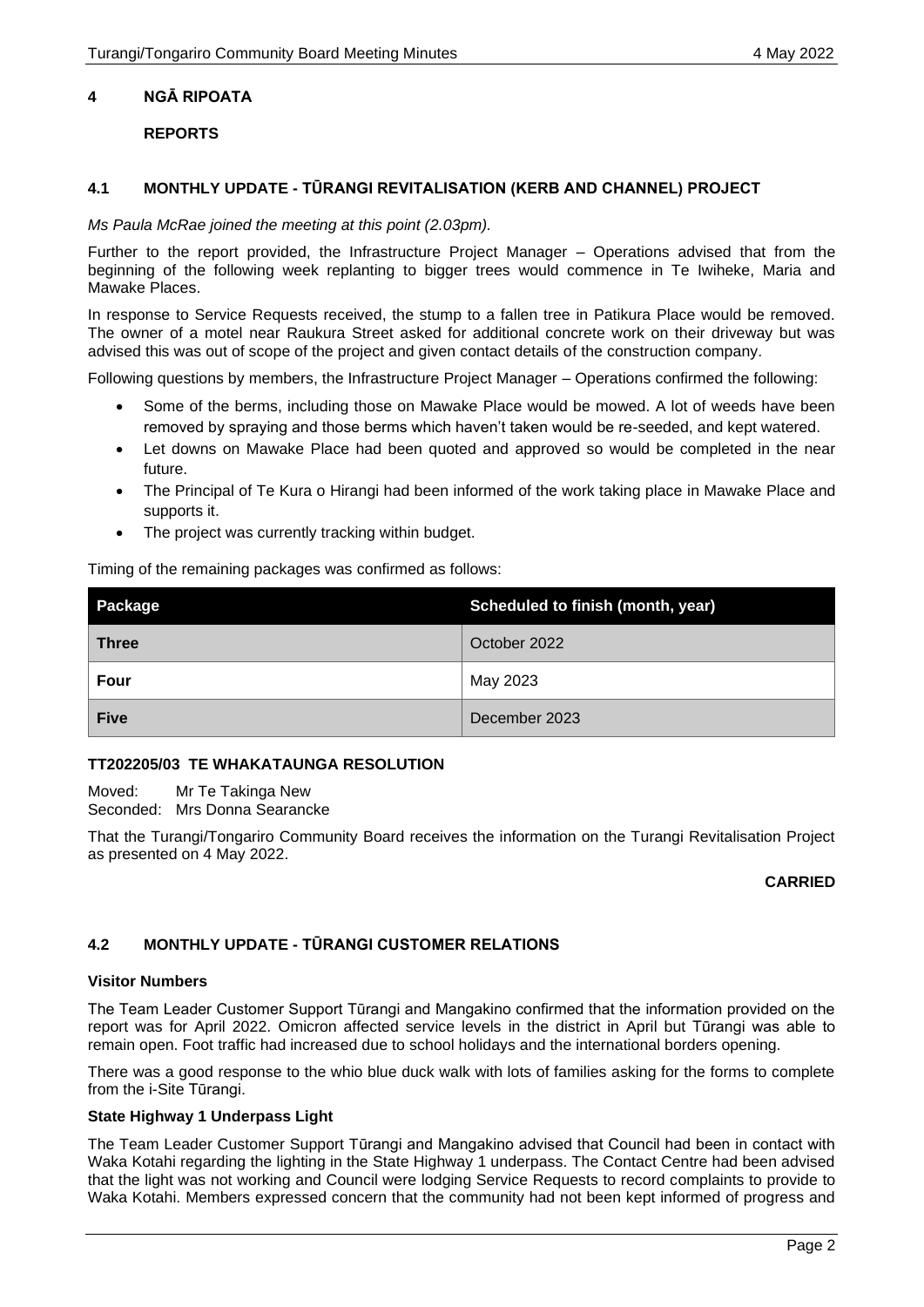asked that Council get a response from Waka Kotahi especially given the health and safety risks with the lack of light. Bollards had been put in the underpass to stop cars driving through.

#### **Autumn Leaves**

The Team Leader Customer Support Tūrangi and Mangakino advised that he and his team are giving the public free bags for leaves collection to be taken to the Tūrangi Transfer Station. They would communicate this to the community. In answer to questions, the Team Leader for Parks and Reserves Tūrangi confirmed that a truck sweeps leaves from the streets but not the berms. The public are notified in the Tūrangi Times regarding the schedule of the truck, and the Customer Support team are also notified.

#### **Roaming dogs**

Complaints regarding roaming dogs had increased and as a result the Compliance team had increased their numbers assisting in Tūrangi to three officers, particularly if attending high risk properties. The numbers increased over the school holidays and a member's neighbour left their dog behind which was collected by Compliance Officers.

#### **I-Site Tūrangi update**

The Customer Support team intended to get ANZAC flags in time for ANZAC 2023.

The upgrade to the meeting rooms at the Tūrangi i-Site was almost complete and the Board should be able to meet there from June onwards because it was now operational. The boardroom and electrics were being finished, along with the the new signage reflecting that from July onwards it would no longer be part of the i-Site brand.

In response to a query from a member, the District Customer Relations Manager confirmed that members of the public could use the meeting spaces for free as it is a community facility. However, they would need to be mindful of the opening hours of the visitor centre, as well as meet certain criteria to qualify for use of the space.

The General Manager - Planning and Strategy confirmed that the blessing of Tūrangitukua Park would take place on 16 May and that all of the Board were invited. The District Customer Relations Manager advised that the intention was to bless the new meeting space at the i-Site on the day of the next board meeting.

#### **Rubbish and Recycling**

The Tūrangi Transfer Station had been under a lot of use over the school holidays and following long weekends which was due to a delay in getting a truck and extra bins down from Taupō. This had since been resolved.

Whareroa held their Annual General Meeting at Easter and queries were raised as to who was eligible to use the Whareroa Transfer Station. The General Manager - Planning and Strategy advised that it was open to anyone and keys were provided to people for green waste. He advised he would follow up with the Asset Manager Stormwater & Solid Waste and his team regarding the gate being locked most of the time.

# **TT202205/04 TE WHAKATAUNGA RESOLUTION**

Moved: Ms Paula McRae Seconded: Cr Tangonui Kingi

That the Turangi/Tongariro Community Board receives the update on themes and customer feedback presented on 4 May 2022.

#### **CARRIED**

# **4.3 MONTHLY UPDATE - COMMUNITY ENGAGEMENT**

The Southern Lake Taupō Engagement Partner advised that submissions for the Speed Management Plan would close on 13 May and so far there had been close to 200 submissions. Council had received good engagement from Tūrangi at a couple of pop up sessions. The Southern Lake Taupō Engagement Partner advised that there would be a slight restructure of the Community and Engagement team which the Community Engagement and Development Manger would share with them next month.

The Co-Governance Manager tabled a document (A3128327) outlining the establishment timeframes of the Mana Whakahono up until May 2023. Both Council and Ngāti Tūrangitukua had adopted the Mana Whakahono and the Board had been invited to the signing ceremony on 11 June.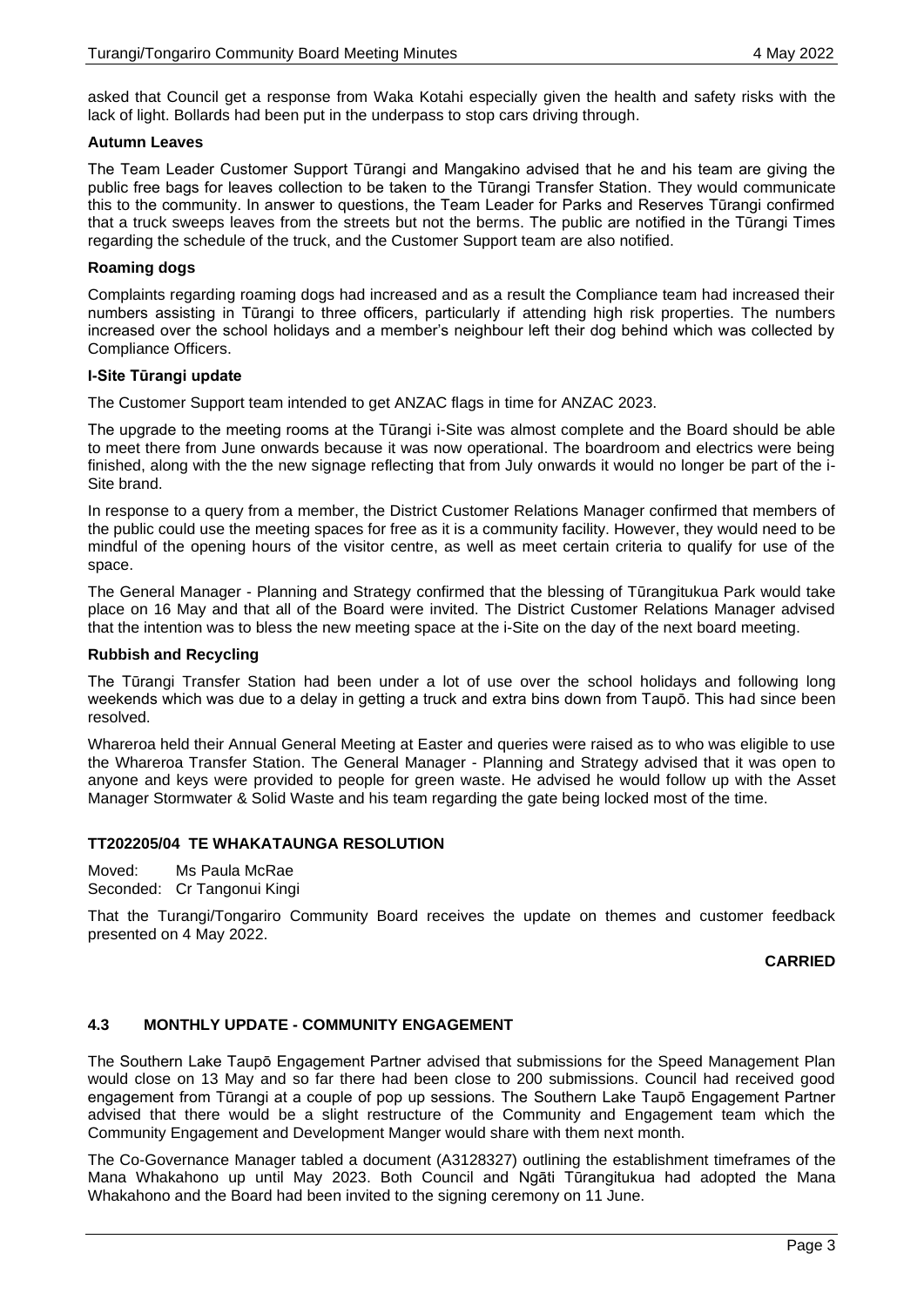Ngāti Tūrangitukua would undertake their election process in June, and would welcome new members in July. The Board expressed their desire for an informal wananga to share learnings in August. The Board supported an event to acknowledge and celebrate the Tūrangi-Tongariro Community Board past and present members of which details would be discussed at the June meeting.

#### **TT202205/05 TE WHAKATAUNGA RESOLUTION**

Moved: Mr George O'Connor Patena Seconded: Ms Paula McRae

That the Turangi/Tongariro Community Board receives the report from the Southern Lake Taupō Engagement Partner and the update from Co-Governance Manager on Mana Whakahono.

**CARRIED**

#### **4.4 MEMBERS' REPORTS**

The following members' reports were received:

Mrs Donna Searancke:

The Tongariro School rugby games would commence the following Saturday from 12pm at the school with the First and Second boys' team, and the girls' team. Junior rugby has started up in Taupō and the Tongariro Womens' rugby team played their first game at Owen Delaney Park two weeks ago. The Rangatahi hub in the school holidays was a success and the fitness club weightlifting competitions were going well. Tūrangi fitness were holding five classes per week including weights, high intensity interval training, and boxfit.

Mr George O'Connor Patena:

- The Tūrangi-Tongariro Community Board had been invited to attend the Tūrangi Dambusters Rugby League Carnival from 10am on 15 May at Tūrangitukua Park. This would be a great opportunity for the Board to engage with the community.
- An ANZAC dawn ceremony had been organised by the Omori Kuratau Charitable Trust with around 150 people attending.
- The Board members had been invited to an Omori Kuratau Charitable Trust quiz night in the Omori hall for a cost of \$80 per table of eight people on 14 May. Drinks and nibbles were not provided but could be brought in and dress up was optional.
- At the Whareroa AGM over Easter the issue was raised around freedom camping in Whareroa and the lack of signs apart from at the public toilet. The General Manager - Planning and Strategy advised that best practice is to call the Council so that the after hours team Senjo can move campers on and there is a record.
- In Omori there had been issues with people driving quad bikes during the night which has been reported to the police and needs to be continuously reported if it occurs.
- Funding had been received for an art exhibition over Matariki commencing with a quiet opening on the evening of 23 June. The exhibition would be opened to the public in Whareroa for 9 days and then moved to Tokaanu. The lightboxes represent the stars of Matariki and there are two art pieces representing Kuia and Koroua. Each box contains a brief description of the stars, the connection to the environment and a QR code with more information. Invitations would be sent through to the Community Engagement and Development Manager as well as to the community.

Mr Te Takinga New:

- Acknowledged and congratulated Council for adopting the Mana Whakahono but first Ngāti Tūrangitukua should be acknowledged. As mana whenua they should be able to make decisions on their land but this agreement gives them only 50% of the decision-making. He would like the Board to thank the Mayor and Councillors formally by letter, and also for them to thank Council staff for their work on this Co-Governance agreement.
- Looked forward to education and messages from Council acknowledging Matariki and would